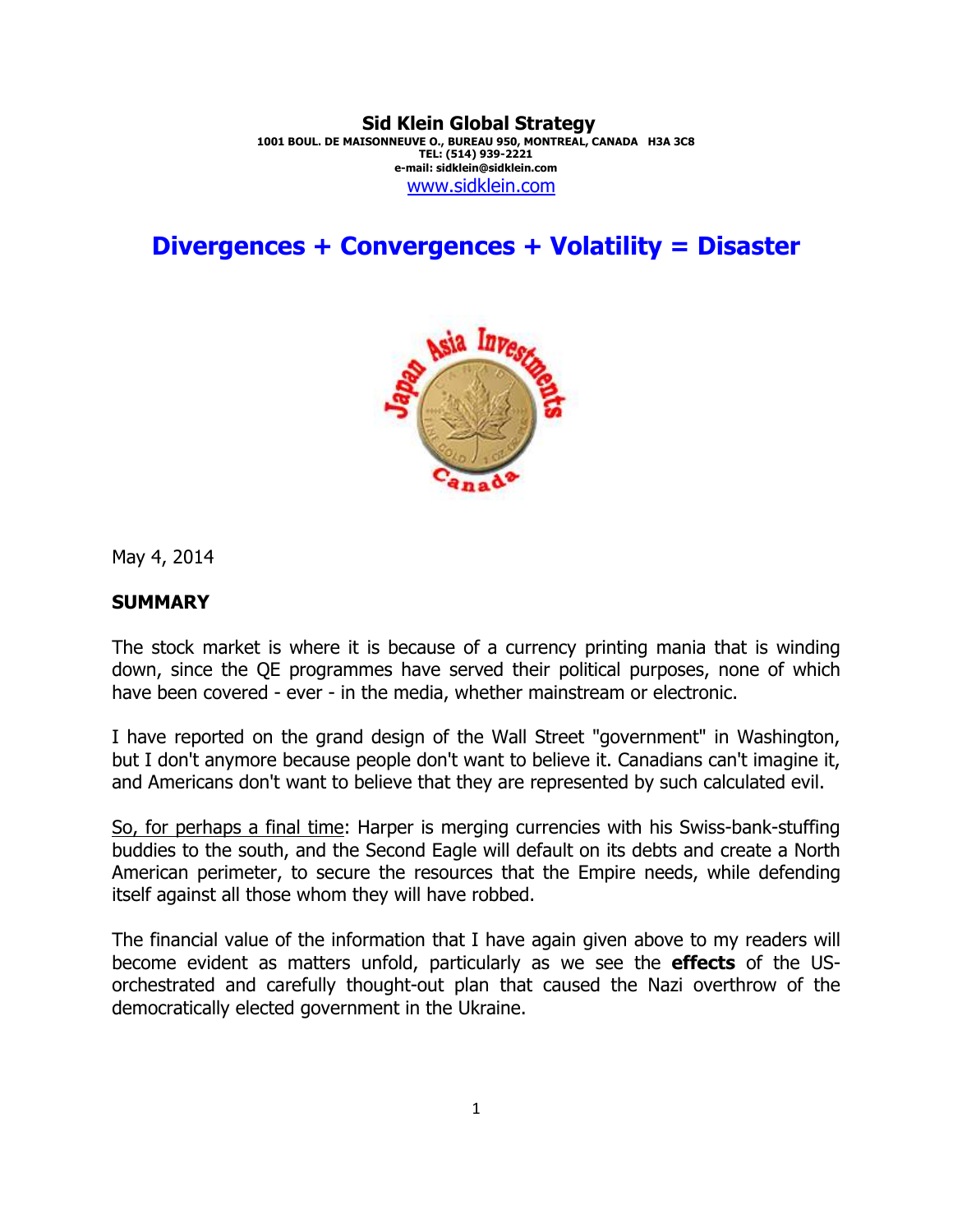Bottom line: A single currency on our continent to rob all freedom from those who fought for it, for themselves and for those around the world, so that imperialists may benefit, spurred and supported by the propaganda that paints the devil for an angel.

So, immediately hereunder please find the essential rub regarding the technical factors that lie directly ahead, in determining the course ahead for US equities.

Beyond that, the market and asset classes covered in these reports are still unfolding in that fashion which converges these missives' components unto there where I have pointed all along....and continue to do so today:

Perceived-to-be safe haven assets are in, and equities are out.

## **DOW**

Previous reports have harped on three major technical factors in analyzing the possible timing of the market's collapse, while also contemplating the form (map) of the bear market, including the depths of its movements.

Below, we again look at **international index** and **momentum indicators' divergences** and, again, the **expanding triangles** which, by definition, describe patterns of increasing volatility that necessarily conclude with violent declines.

This section concludes with the excerpt and study from the **October 29, 2013** report, since it illustrates the very long term expanding triangle. Apart from being the dominant secular study, I wished for the reader to have the 3 expanding triangles viewable in a single report. Why 3?

Preceding the secular expanding triangle study, please note the **April 1, 2014** excerpt which reflects the intermediate term expanding triangle.

In the case of both of the studies' reprints, the charts have been updated. The first chart below shows the 3rd expanding triangle to which I referred above.

When we look at the Dow's first peak in early March, we see what becomes the 1st point of the triangle (which, as the excerpts explain has 7 points), so long as the top in the 1st week of April, which is only points away, is exceeded by ANY amount.

Then, we would have 3 expanding triangles, replete with an extremely lofty slow stochastic (below price chart).

The latter becomes divergent the moment that the Dow would exceed the April high, accompanied by a lower stochastic (lower than the previous momentum high that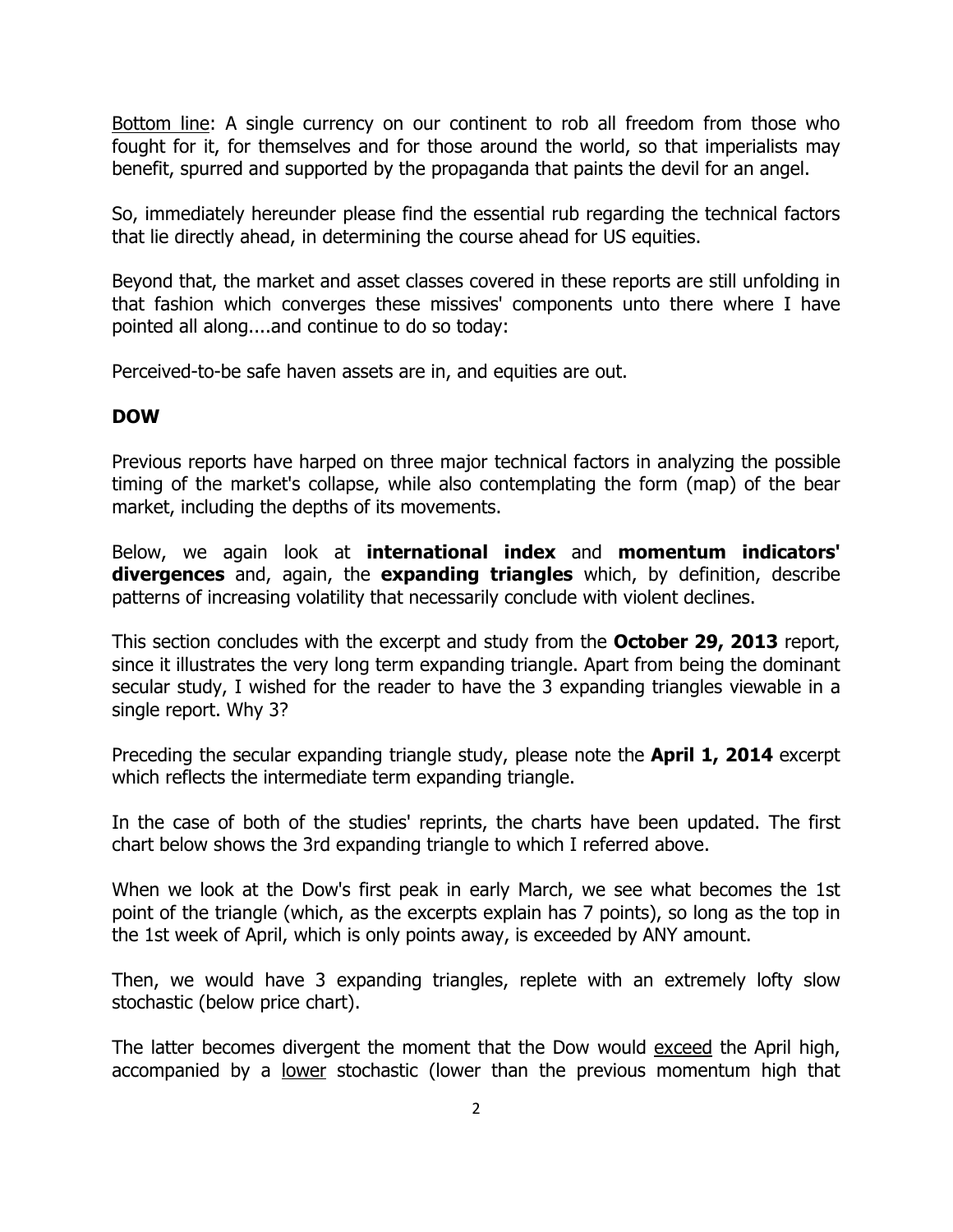corresponded to that Dow peak), which would have had to have occurred after having first fallen below 80 {ideally for such situations (without getting too much into the esoteric)}, before turning back  $\mu$  to the final and lower stochastic high.

Finally, the Dow is divergent against the Nikkei, which is the most important international index in my view from a technical standpoint, since that is the market that the trend-following and panic-prone herd, which is ironically known as the "hedge funds", have placed their overinvested bets.

We saw what happened when the same underinvested herd stampeded into the Nikkei.

When they want out and can't fully satisfy the thirst for liquidity, they will express their panic for cash by offloading the Dow. Just watch.

# **April 1, 2014**

"The most bearishly exciting observation when studying the Dow chart, however, is the expanding triangle which, as technicians know, bespeaks greater and greater volatility before a sharp downdraft.

"As there is a pat rule about the 7 points that define the chart's progression and form, we can make a reasonable forecast, so long as the interpretation is correct (therefore, first look for the move above 16,600 and reversal that takes the stochastic back below 80, after having diverged against the previous print high).

"Also find confirmations, by noting if the other findings in this report regarding other international indices prove true.

"So, in my chart interpretation, point-1 of the Dow's expanding triangle occurred in December, while point-2 concluded at yearend. Point-3 was put in at the beginning of February while, as described above, point-4 concludes with a minor move above 16,600.

"Theory and experience teaches that, in this example, point-5 would take place around Dow 15,200, followed by a pop to about 15,700, before a smashette takes the index down to about 14,000 in swift fashion.

"Given the expanding triangle immediately below (discussed above), I feel it wise to underscore the threatening position of the equity markets by again reprinting the October report to which I alluded at the bottom of page-1.

"The updated 25-year chart appears in the reprinted section which immediately follows the 6-month chart here:"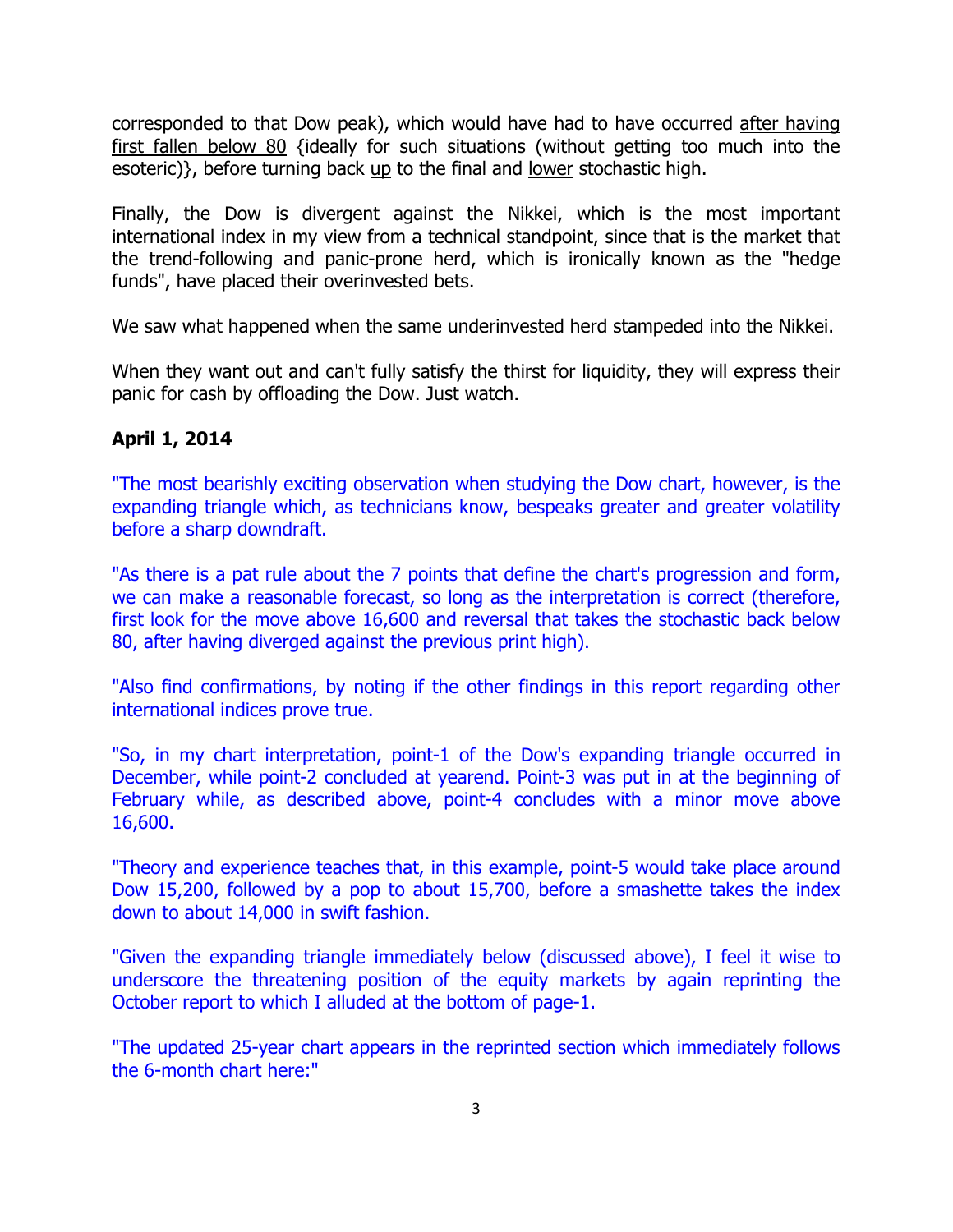

### **October 29, 2013**

"Below, please note the **25-year Dow chart.** As often discussed, an expanding triangle is less common than others, and more dangerous as well.

"It is a pattern that has 7 points, where each point reflects a higher high than the previous one, while the lows within the pattern are lower that the preceding bottom. Such a pattern, it is easy to understand, bespeaks greater volatility.

"Point #6 is the rally that does **not** come close a new high, and it is followed by point-7, which is the pattern-concluding smash.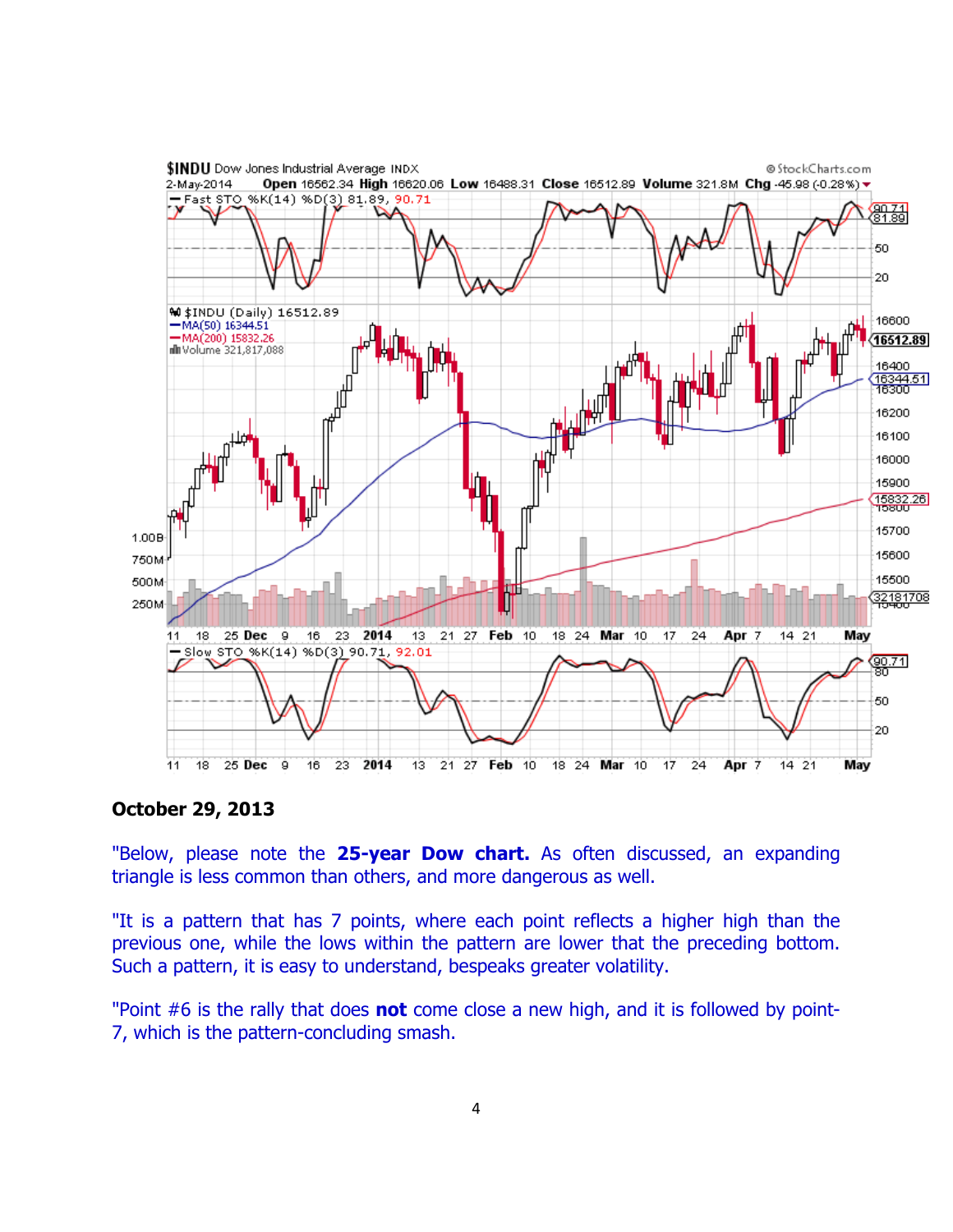"In the case below, point #1 was at the end of 2002. Point-2 occurred at the end of 2007, while point #3 completed in March 2009. Point-4 is ending now.

"Point-5 will take the Dow to a level around 6000, with much of the train wreck occurring in 2014 - 2015.

"The destruction will relate to the growing materialization of hyperinflation, sovereign and major corporate defaults, and political instability (World War Three) that will ultimately manifest fully during point-7 later this decade.



"Regardless what causes it, point #6 should provide the world with "hope", as the Dow rallies from  $\sim 6000$  to  $\sim 9800$ .

"Contemplating time, please note that point-1 took 3 years to complete, while point-2 required 5 years. Point #3 only took a bit over a year in the debacle of 2008. Point #4, now completing, will have taken about 5 years.

"The rally phases (points 2 and 4) will have each taken about 5 years, while the declining periods have taken about 1 and 3 years, respectively.

"Apart from noting the consistent Fibonacci relationships, it is also worth noting that the declining periods may well be accelerating, certainly when adjusted for the depths of the movements (more points per unit of time).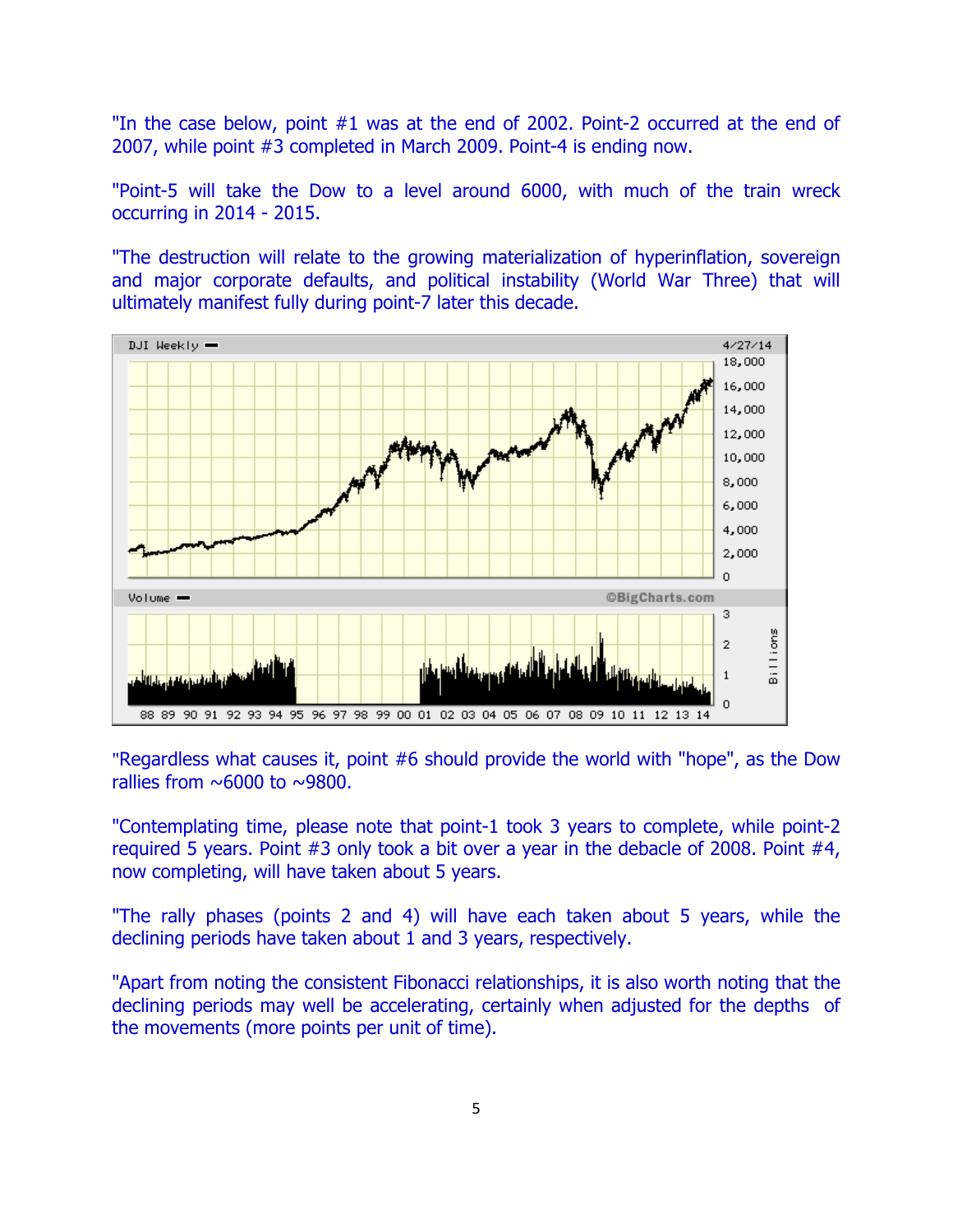"So, if the Dow took just over a year to decline just under 8000 points, just how fast will the Dow have fallen 10,000 - 11,000 points? A year and a half?"

# **April 1, 2014**

"With all of the dire economic, financial, momentum, and sentiment indicators, why would anyone toy with an expanding triangle within an even greater and massive long term expanding triangle, which is itself replete with dangerous Fibonnaci time relationships."

Ominously, within an ever shorter term time frame, we now have a 3rd (subdividing, so to speak) triangle. Is fear wisdom? Yes, if you are long. Otherwise, it's opportunism.

### **NIKKEI**

The excerpts below fully describe the technical reality at present and, when coupled with the Nikkei-related commentary that appears in the Dow section above, explain the **1-year Nikkei** chart that follows on the next page.

## **April 1, 2014**

"Without embarking upon the same degree of coverage, I will simply comment that the hedge funds have a massive trade to unwind as Abenomics has proven unsuccessful."

"Technically, we are looking at a massive shoulder-head-shoulder formation, with the left shoulder having occurred last May, while the head completed at the end of the year.

"As repeatedly noted since 1988, market extremes occur at the West's yearend (due to tax-related activity and window-dressing), while another though less perfect extreme occurs at their own yearend in March.

"This March appears to have concluded a wave-2 peak. Watch out!

"A break of 14,000, which is also the previous wave-4 (and) apex conclusion, can and should send this index spiralling toward 11,000 **FAST.** 

"For the Dow, this represents a massive international equities non-confirmation. It also reminds those not of short memory of the currency frolics at the beginning of the year."

"Remember too: when traders can't sell what they own, they sell anything. The Dow is joined at the Nikkei hip, in other words."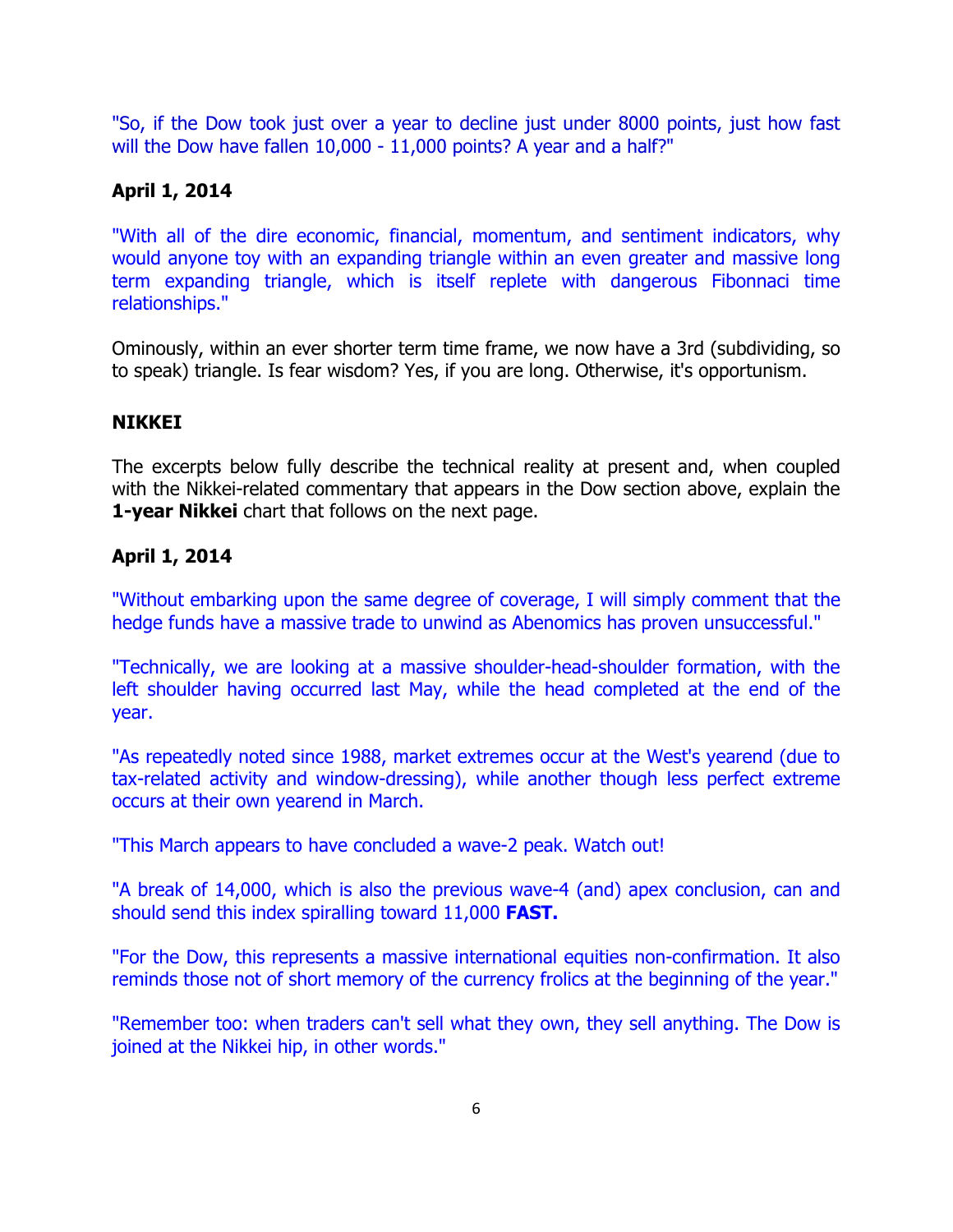

### **SHANGHAI**

The Shanghai Composite would have to break above 2150 to crack the downtrend which appears destined to collapse under 2000 en route toward 1600, and 1000 before 2017 is over.

This is China's equity contribution the global equity meltdown.

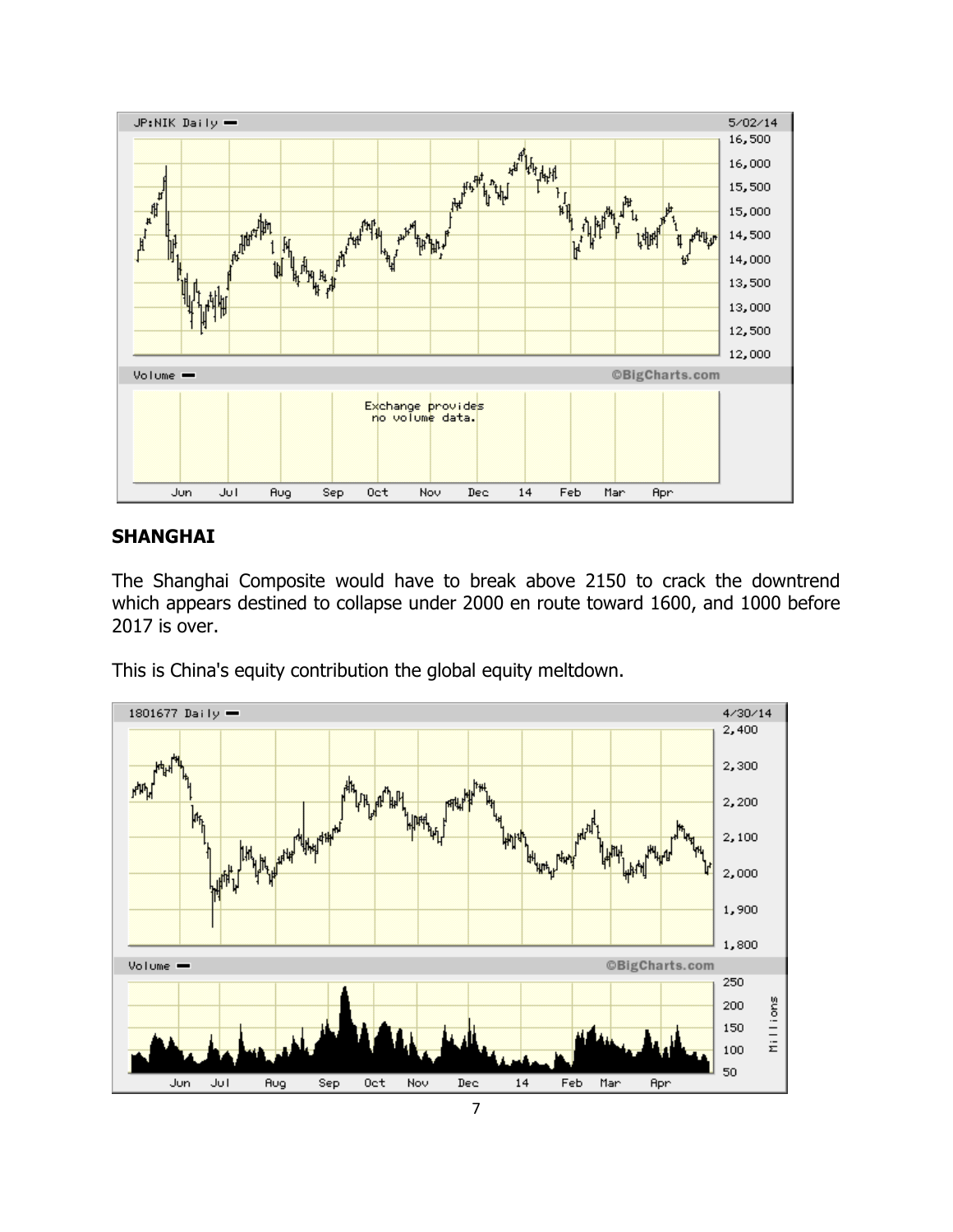# **LONG BONDS (TLT)**

The **1-year TLT chart** (Barclays 20+ year Treasury Bond Fund) below has recently been even stronger than what I had thought it would be in the shorter term.

I reiterate that falling rates is precious metals-positive, but more on that in the precious metals section below.



A key takeaway that I wish to offer readers is that, after calling multiple turns, I have been watching bonds be "too" strong.

Simply, the multiple bearish slow stochastic divergences (below 1-year price chart) warn of a quick smash to the 109 area, when we further consider the ascending wedge pattern that has developed since the end of March.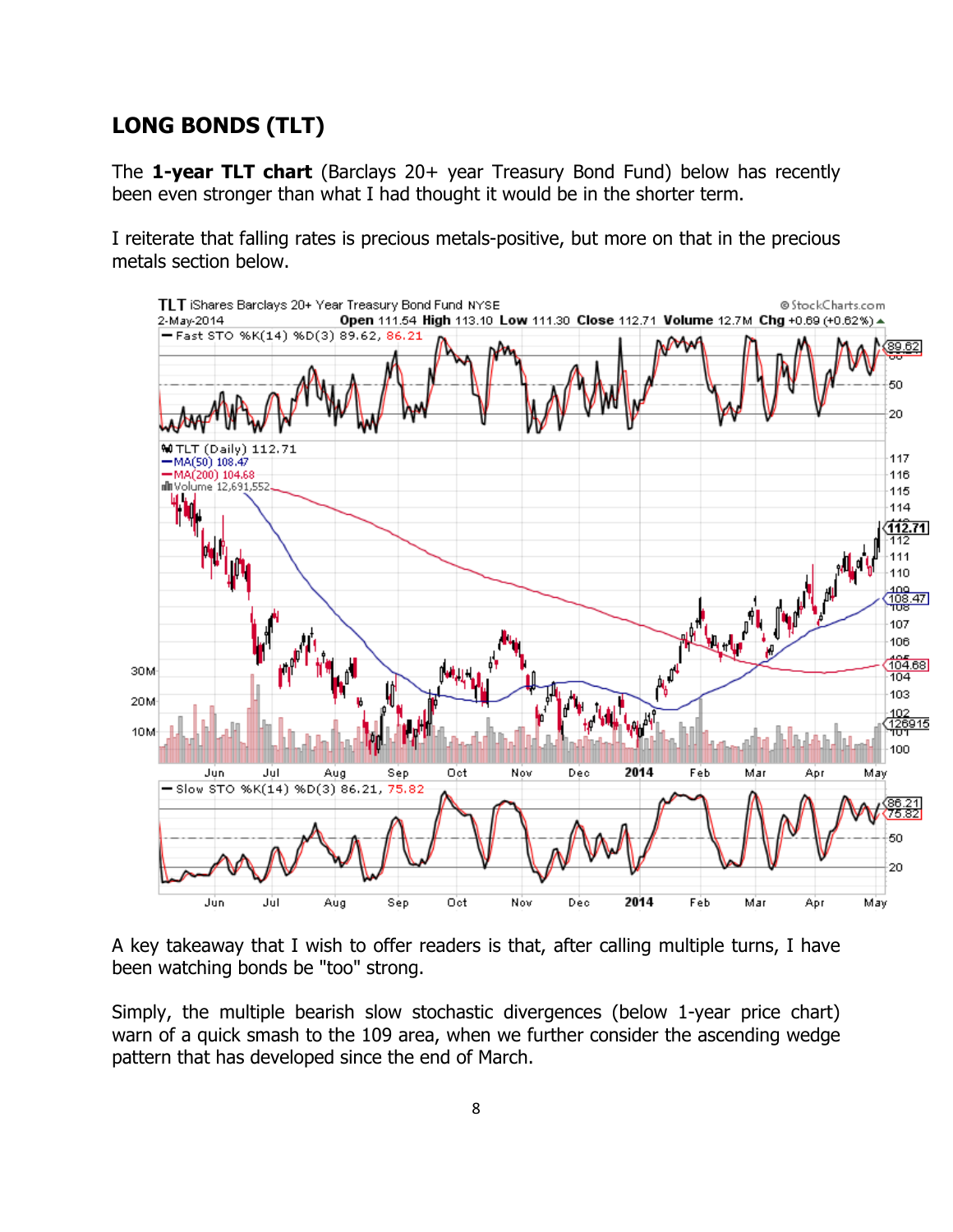Sure enough, that is when we saw our 1st divergence; note that it was followed by a quick  $\sim$  \$3.50 smash. Today, we see 2 divergences, not 1, along with a wedge that is sneaking up into its right-hand corner.

Expect another \$3.50 crack. (\*See gold comment.)

# **DOLLAR**

The **1-year UUP** (PowerShares DB US Dollar Index Bullish Fund) **chart** appears immediately below.



### **April 1, 2014**

"As previously analyzed, the USD is within a broad expanding triangle.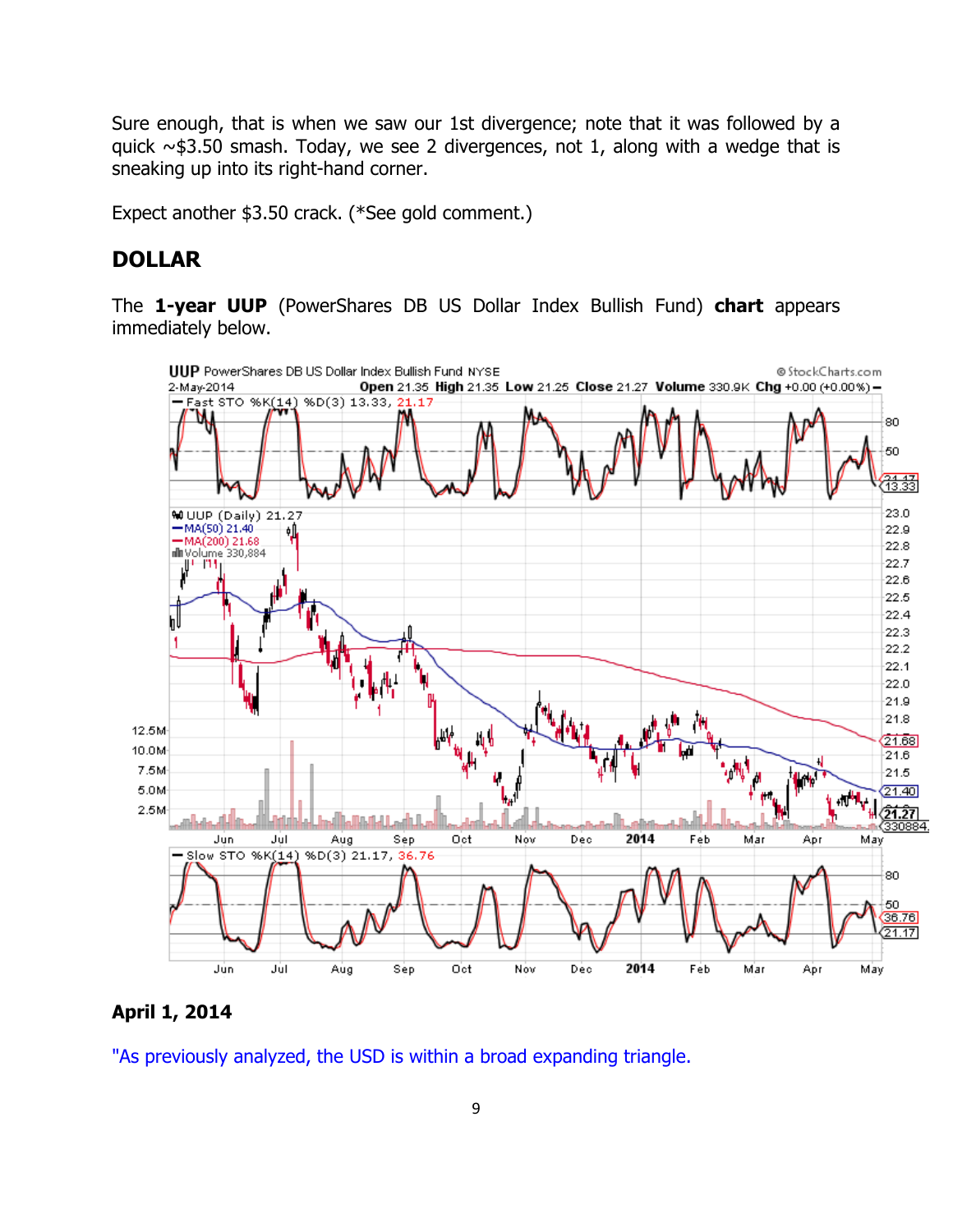"Points-1, 2, 3 and 4 completed in the May through July period of last year. Point-5 then concluded in October 2013, while point-6 concluded at the end of this past January.

"The upshot is a swift and deep decline because, by definition, that is what point-7 must necessarily be in an expanding triangle. With a slow stochastic that is rolling over from a very lofty height, one must be on guard for a swift smash anytime."

Over the past month, the Dollar did indeed suffer a short and hard *smashette*, while the trends of both the price and slow stochastic are entirely consistent with the unfolding point-7 collapse to which I have again referred in the excerpt above.

# **PRECIOUS METALS**



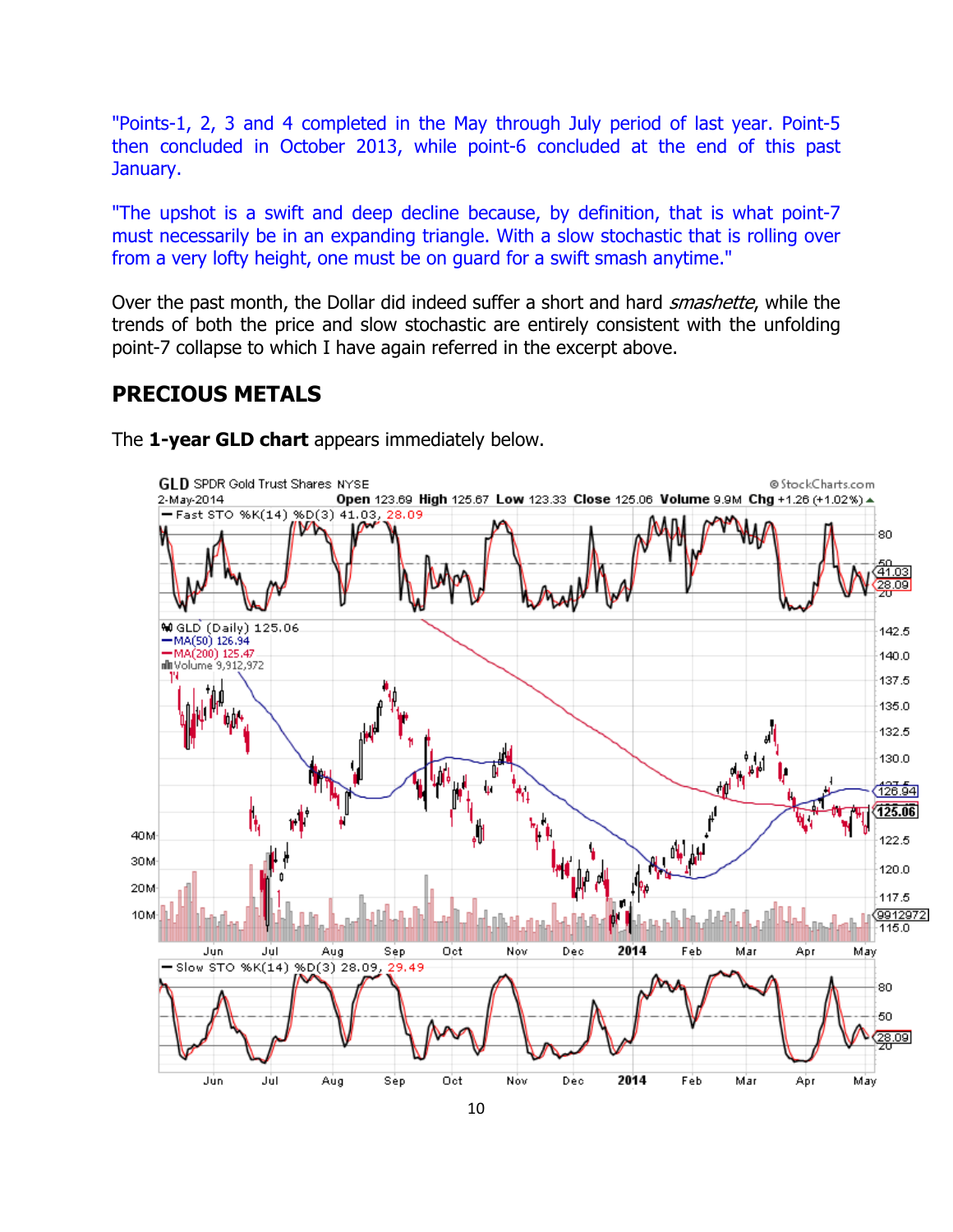The neckline support and key retracement level discussed last month did hold, though bulls are far from happy as yet.

Lower rates are bullish for the precious metals (as discussed in the TLT section above) but, for now, the safe haven money has been flowing into bonds.

This explains why bonds went up on those days when "good economic news" would have ordinarily had an opposite effect on other occasions.

Not only does the crowd doubt the goodness of the news propaganda, but it is scared about what is brewing in the Ukraine.

\*So why would gold not rally instead? Because the crowd wants liquidity. And that's also why a quick and dirty smash in bonds could coincide with a partially counterintuitive rally in the precious metals.

**NB:** I very much wish to draw attention to the similarity in the massive TLT and GLD reverse shoulder-head-shoulder patterns! If the bonds are leading, which is totally logical, gold will erupt  $\sim$ \$150 with speed.

Such speed is consistent with the Wave-3 eruptions in the precious metals that I discussed and forecast last month. Of course, silver's new short term low did not appear so consistent for that metal's bulls.

However, on closer examination, please note that silver's slow stochastic has now put in a bullish double divergence. (**1-Year SLV chart** appears on the next page; slow stochastic is seen under the price chart.)

The June 30 2013 low was silver's left shoulder, while the head occurred at the end of the year.

By having a right shoulder break under the reverse-head, but hold above the left shoulder has created the psychological stage for a sentiment shocker if the SLV were to spike up over \$21 now.

The market could then be stunned to see how viciously the bulls could break the bears' backs with a spike to over \$24.

Consider copper:

# **April 1, 2014**

"Copper has been the noose around silver's neck of late, reigning it in when gold was providing precious impetus. Regarding the technical association, the good news is that,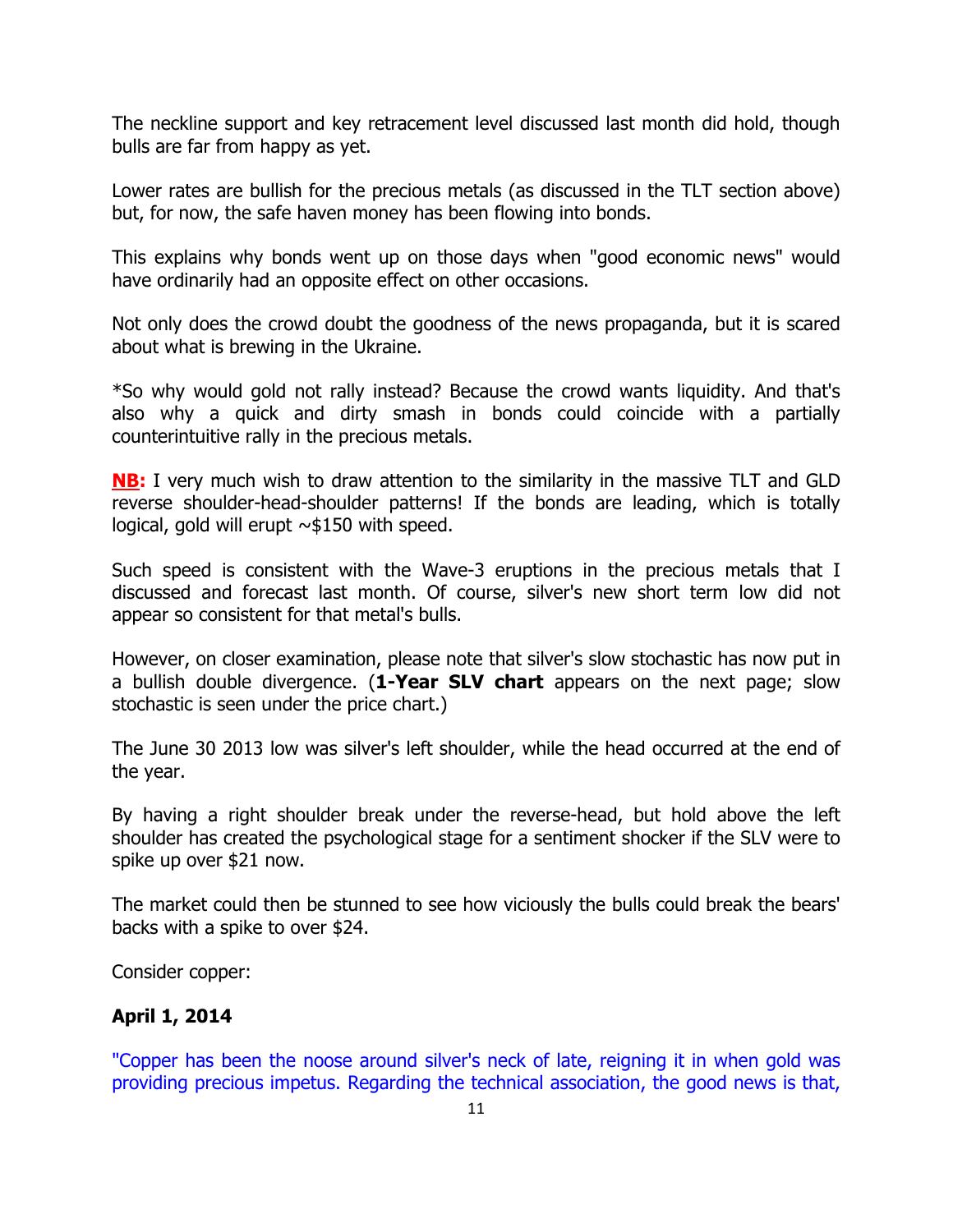"historically, copper has bottomed after silver, which, again, has reason to be attracted upward by gold.

"The bad news is that copper's momentum indicators are now lined up in a manner that is consistent with another reversal of fortune.

"This would be consistent with another short term bearish interpretation for silver. Namely, the all-powerful 6-month cycle next bottoms at the end of June and that could line up closer to when copper may more likely have troughed."

Copper-related comments appear on next page above the **1-year JJC** (iPath Dow Jones UBS Copper Subindex Total Return ETN) **chart** on the next page.

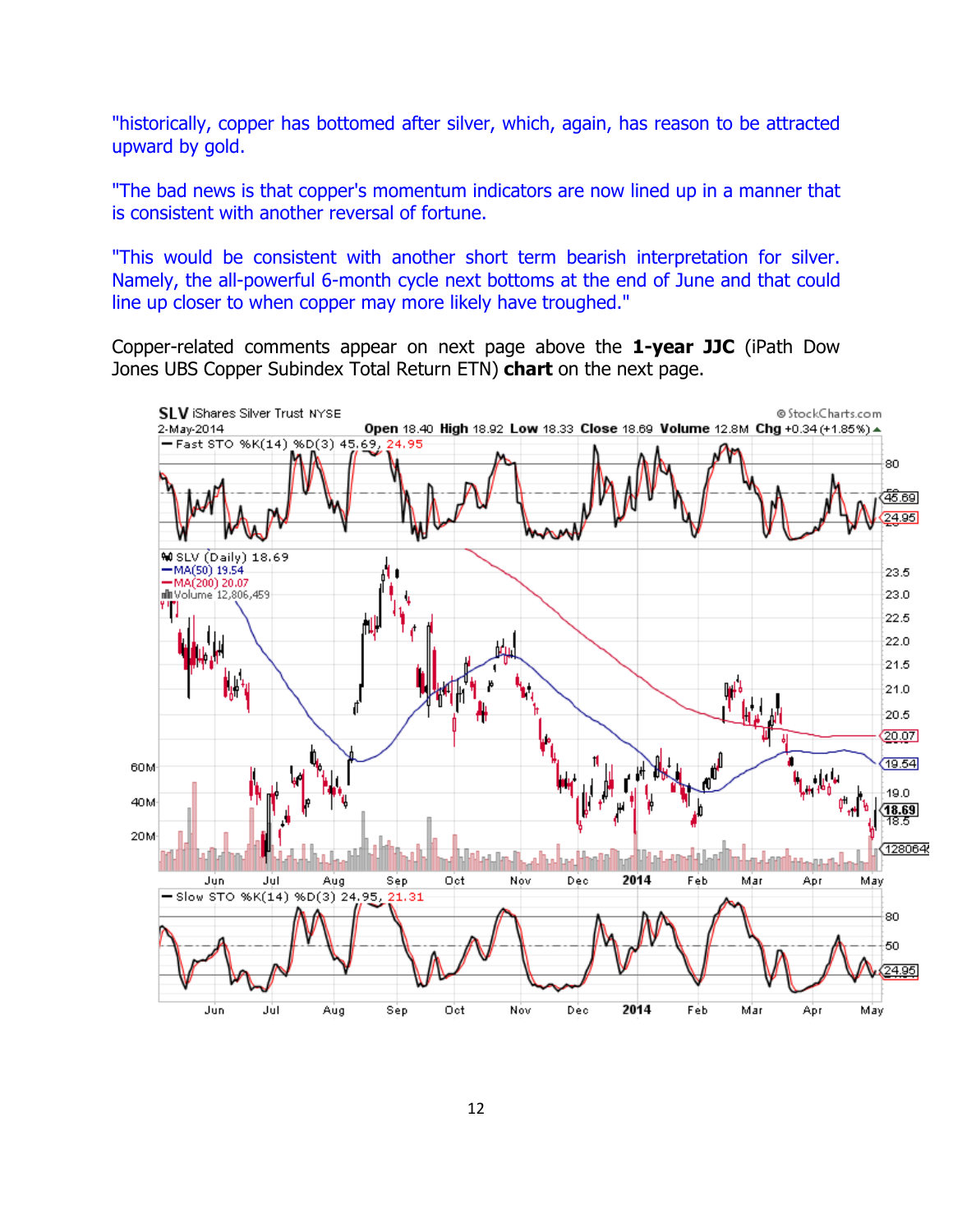

Despite the strength in gold, copper's strong rally has left silver to make new lows, in a most counterintuitive fashion.

Copper had been the noose around silvers' neck, reflecting back to gold's baby brother its feature as an industrial metal.

Silver's short term stops were ravaged last week as bulls looked on helplessly, watching this manipulated market ignore the relative strength in gold (the precious) **and** copper (the industrial).

However, as a history major and colleague once taught me long ago, the longer something is manipulated, the more violent will have been the opposite reaction when it comes. And that day is coming. And boy is it going to be violent.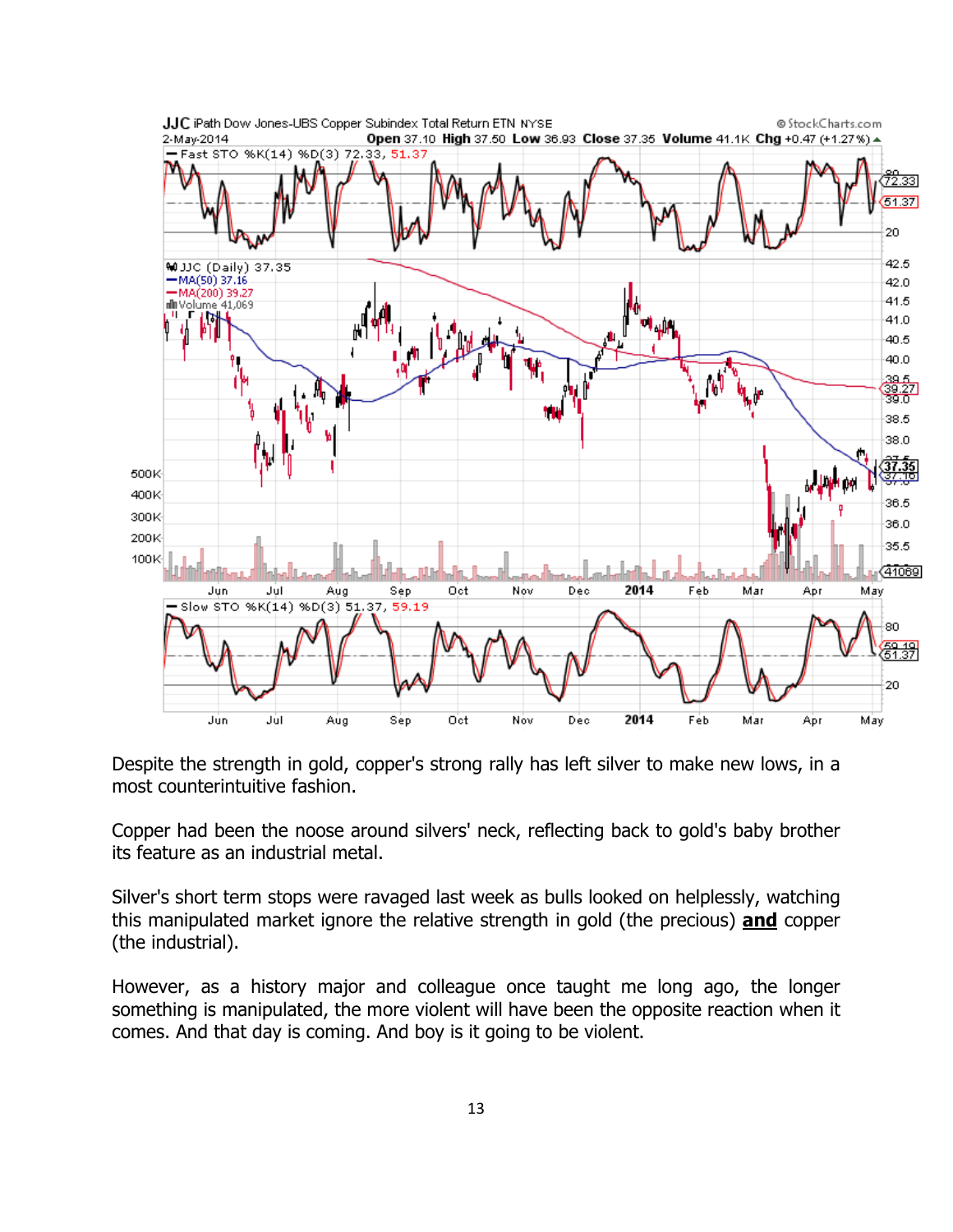Yes, as per the copper analysis above, the 6-month cycle low in silver (June 30) will mark the more important bottom.

However, while it would appear that such a low may be a higher one within an uptrend, it could be even better. Understandably, given the recent level in silver, there are those who fear new year lows altogether. I am not one of them.

Though sharp spikes higher do not ordinarily occur at the end of a cycle low (only 2 out of 6 months remain), this is not an "ordinary" market. A run can occur at any time.

Whatever the market does, it's just getting the younger guys to run, leaving them with little more analysis to offer than multiple scenarios and few worthwhile corresponding strategies.

I reiterate the recent strategic approach of using 2016 calls.

No stops are needed, as dramatically cheap prices in both the underlying security, as well as the historic premium levels obviate the need to have many strategic concerns swimming in one's head.

# **CONCLUSION AND STRATEGY**

### **April 1, 2014**

**"Conclusion:** The Dow is terminal, as are the other major markets, including the Nikkei and Shanghai indices. The former is a negative Dow driver given the squeeze on trend-exacerbating hedge funds, which went from under-owning the Nikkei to overowning it."

"Also a major factor for PM traders is the historically inverse correlation with the Dollar. The Dollar can go into a point-7 smash at any time, which would be consistent, and could coincide with a Wave-3 advance in the metals."

#### Sid Klein

LEGAL NOTICE: This market letter is the work product and intellectual property of Mr. Sidney Klein. It arises out of his training and profession as an international expert on financial equities. It is a private correspondence from Mr. Klein to his subscribers. Any person who copies or otherwise disseminates this letter becomes subject to international criminal and/or civil prosecution under the Universal Copyright Convention and the Berne Convention for the Protection of Literary and Artistic Works. Nearly all countries in the world have signed both of these Conventions and have pledged to enforce them through their own legal systems. In addition, Interpol may be called upon to assist in the international enforcement of these Conventions through its processes of arrest and extradition. If you are the *recipient* of a copy of this market letter, whether through the internet or by facsimile, you should immediately report to Mr. Klein the name of the person or entity that sent it to you. Send your email to sidklein@sidklein.com.

DISCLAIMER: This market letter is intended to assist in the dissemination of information to private subscribers. The information